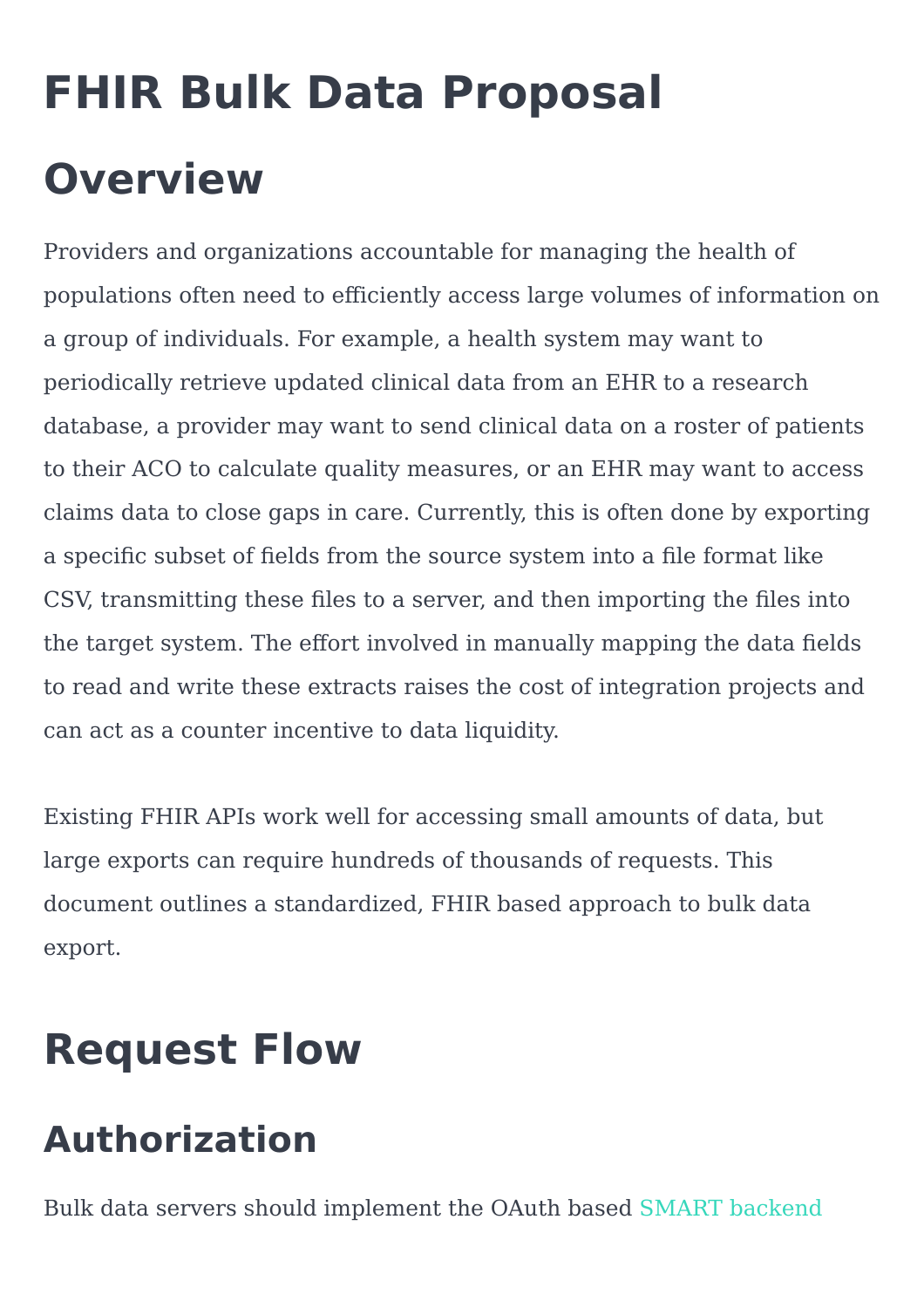services [authorization](http://docs.smarthealthit.org/authorization/backend-services/) process. On the requests outlined below, clients should include an Authorization header containing the bearer token received from the authorization flow. If the server responds to a request with a 401 Unauthorized header, the client should follow the authorization flow to obtain a new token.

#### **Bulk Data Kick-off Request**

This FHIR Operation initiates the asynchronous generation of data files for all patients or a group of patients contained in a FHIR server.

Note: Only data the client application has authorization to access and that the relevant business agreements allow should be returned.

#### **Endpoint - All Patients**

GET [fhir base]/Patient/\$export

#### **Endpoint - Group of Patients**

GET [fhir base]/Group/[id]/\$export

FHIR Operation to obtain data on all patients listed in a single FHIR Group Resource. Note: How these groups are defined will be [implementation](https://www.hl7.org/fhir/group.html) specific for each clinical system. For example, a payer may send a healthcare institution a roster file that can be imported into their EHR to create or update a FHIR group. FHIR based roster management is out of scope for the bulk data project, but would be a valuable project.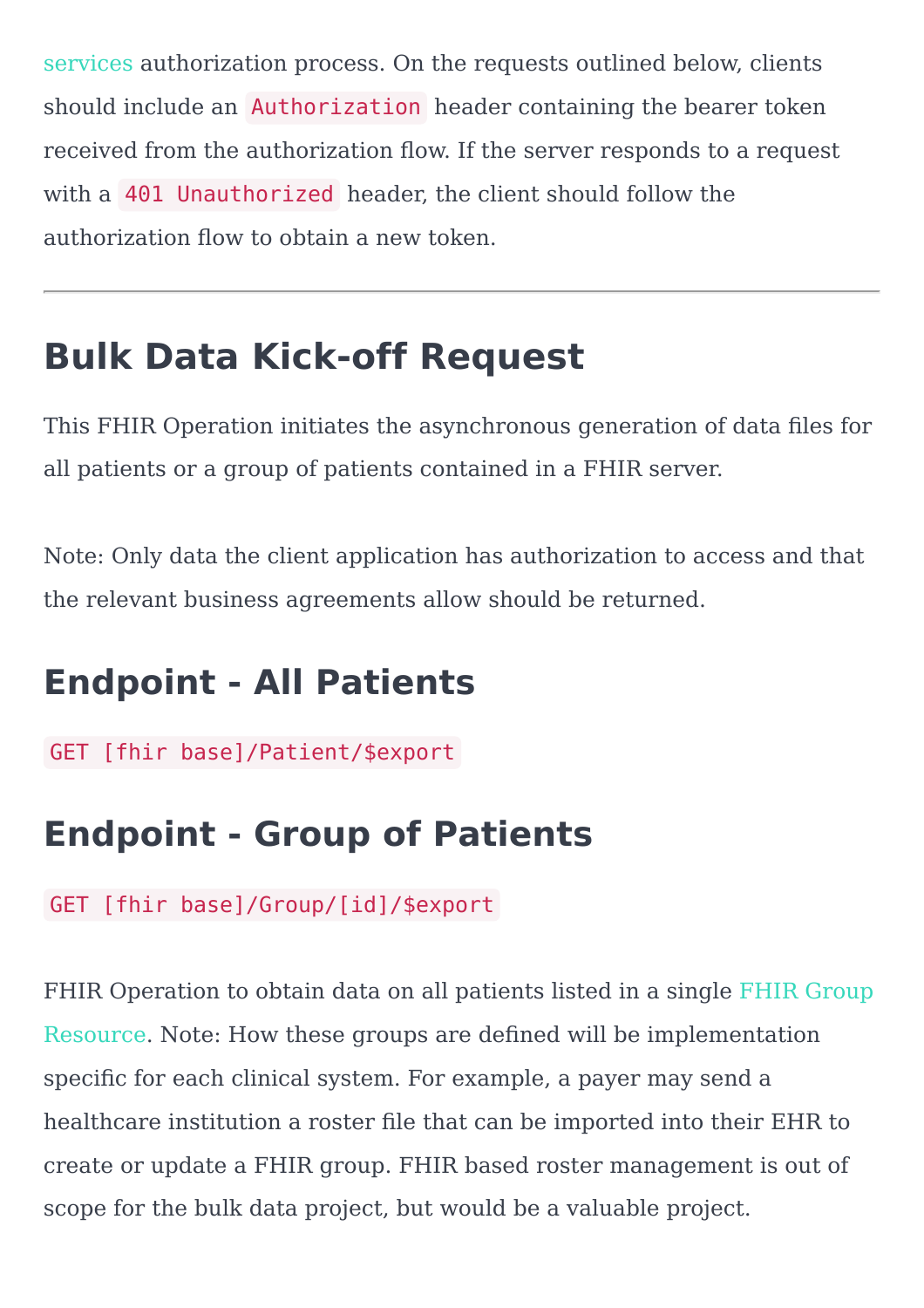#### **Headers**

Accept (required)

Specifies the format of the optional OperationOutcome response to the kick-off request. Currently, only application/fhir+json is supported.

Prefer (required)

Specifies whether the response is immediate or asynchronous. Currently must be set to respond-async .

#### **Query String Parameters**

\_outputFormat (string, optional, defaults to application/fhir+ndjson )

The format for the generated bulk data files. Currently, only [ndjson](http://ndjson.org/) is supported. Servers should support the full content type of application/fhir+ndjson as well as abbreviated representations including application/ndjson and ndjson .

since (FHIR instant type, optional)

Resources updated after this period will be included in the response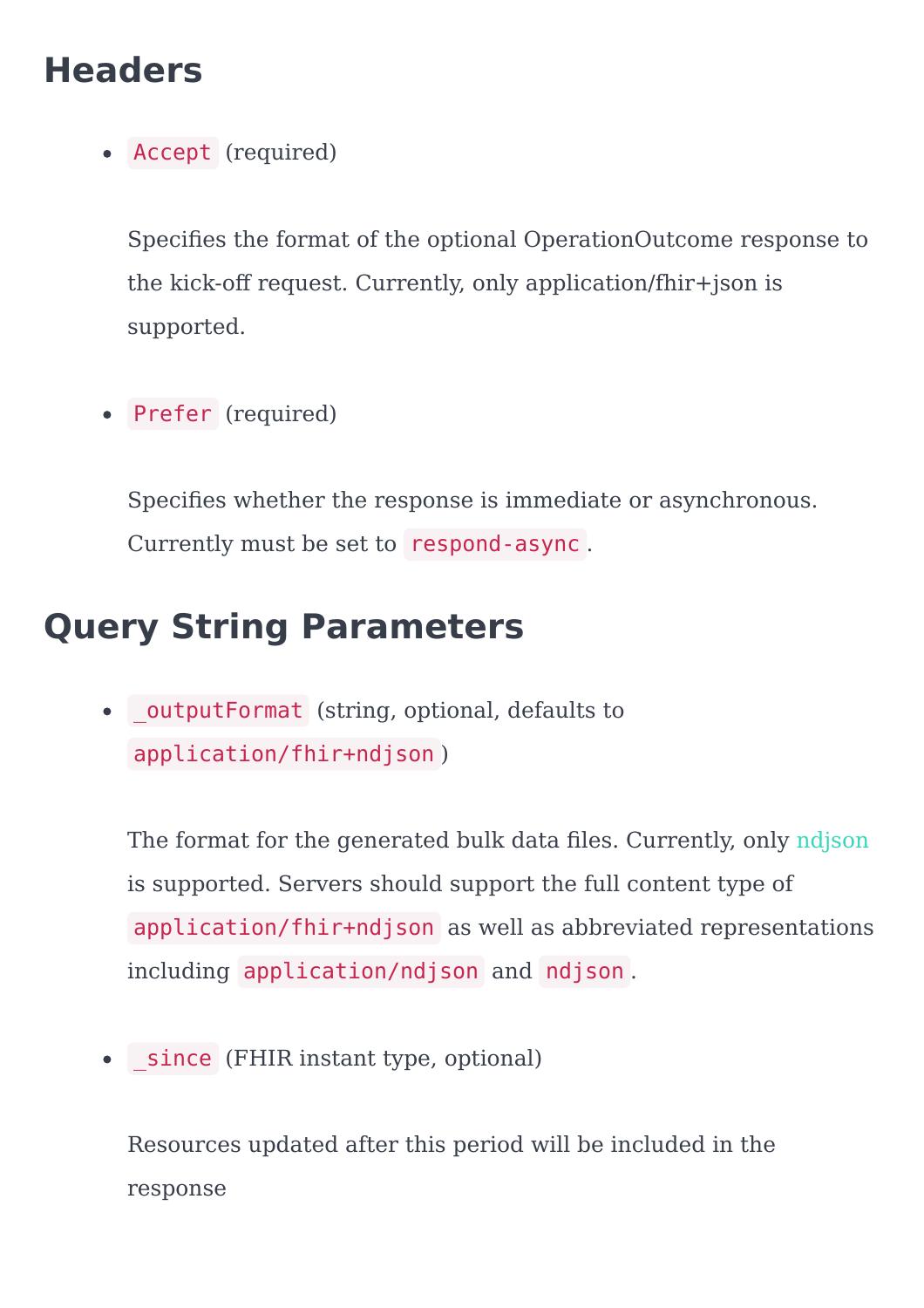Note: This parameter was named start in an earlier version of this proposal

\_type (string of comma-delimited FHIR resource types, optional)

Only resources of the specified resource types(s) will be included in the response. If this parameter is omitted, the server should return all supported resources that the client has authorization to access and that the relevant business agreements allow. The Patient [Compartment](https://www.hl7.org/fhir/compartmentdefinition-patient.html) should act as a point of reference for recommended resources to be returned as well as other resources outside of the patient compartment that are helpful in interpreting the patient data such as Organization and Practitioner.

Note: Some implementations may limit the resources returned to specific subsets of FHIR like those defined in the Argonaut [Implementation](http://www.fhir.org/guides/argonaut/r2/) Guide

#### **Response - Success**

- HTTP Status Code of 202 Accepted
- Content-Location header with a url for subsequent status requests
- Optionally a FHIR OperationOutcome in the body

#### **Response - Error (eg. unsupported search parameter)**

• HTTP Status Code of  $4XX$  or  $5XX$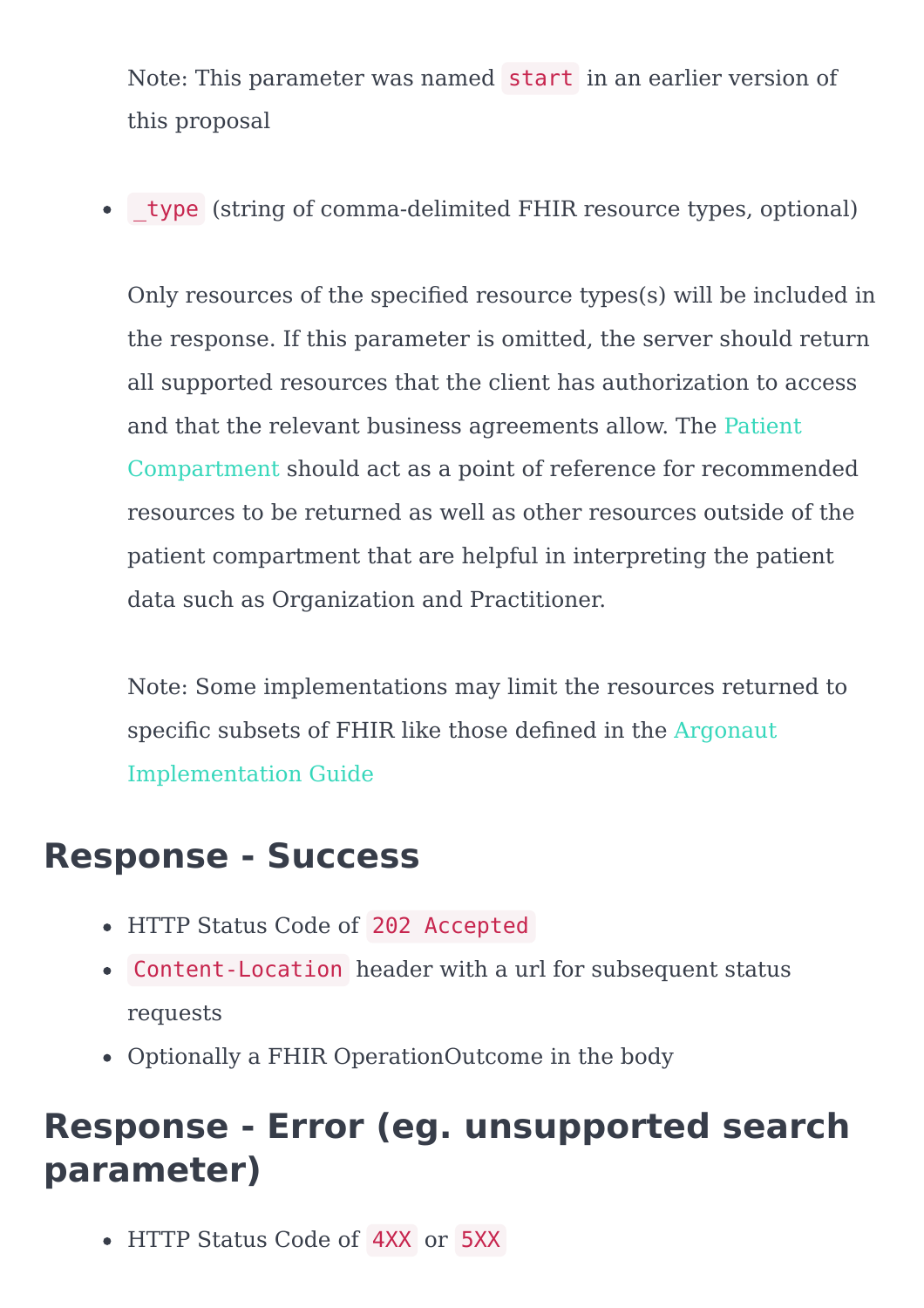## **Bulk Data Delete Request:**

After a bulk data request has been kicked-off, clients can send a delete request to the url provided in the Content-Location header to cancel the request.

## **Endpoint**

DELETE [polling content location]

#### **Response - Success**

- HTTP Status Code of 202 Accepted
- Optionally a FHIR OperationOutcome in the body

#### **Response - Error Status**

- HTTP status code of 4XX or 5XX
- Optionally a FHIR OperationOutcome in the body

#### **Bulk Data Status Request:**

After a bulk data request has been kicked-off, clients can poll the url provided in the Content-Location header to obtain the status of the request.

Note: Clients should follow the an [exponential](https://en.wikipedia.org/wiki/Exponential_backoff) backoff approach when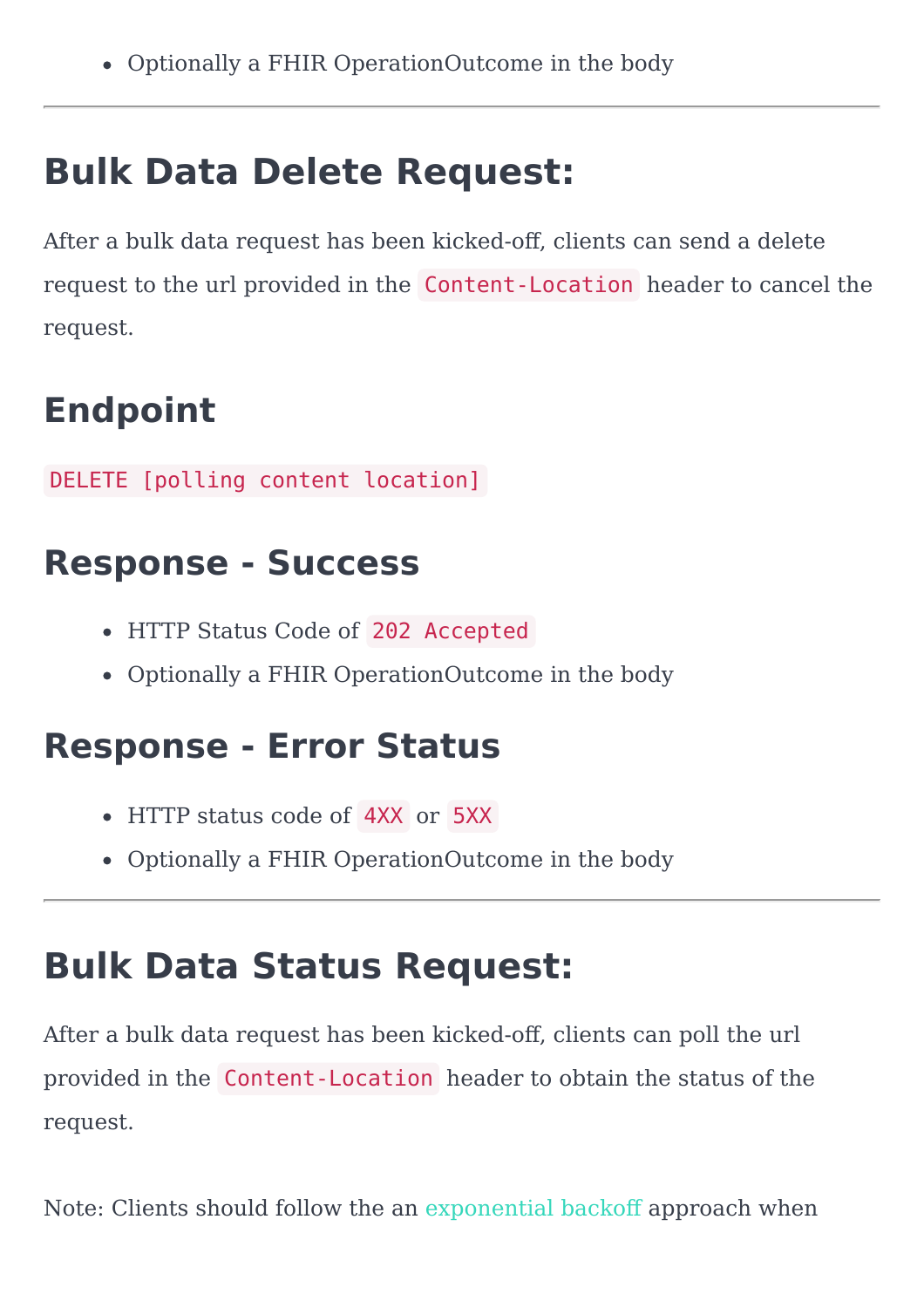polling for status. Servers may supply a [Retry-After](https://developer.mozilla.org/en-US/docs/Web/HTTP/Headers/Retry-After) header with a http date or a delay time in seconds. When provided, clients should use this information to inform the timing of future polling requests.

## **Endpoint**

GET [polling content location]

#### **Response - In-Progress Status**

- HTTP Status Code of 202 Accepted
- Optionally an X-Progress header with a text description of the status of the request that's less than 100 characters. The format of this description is at the server's discretion and may be a percentage complete value or a more general status such as "in progress". Clients can try to parse this value, display it to the user, or log it.
- Optionally a FHIR OperationOutcome in the body

#### **Response - Error Status**

- HTTP status code of 5XX
- Optionally a FHIR OperationOutcome in the body

#### **Response - Complete Status**

- HTTP status of 200 OK
- Content-Type header of application/json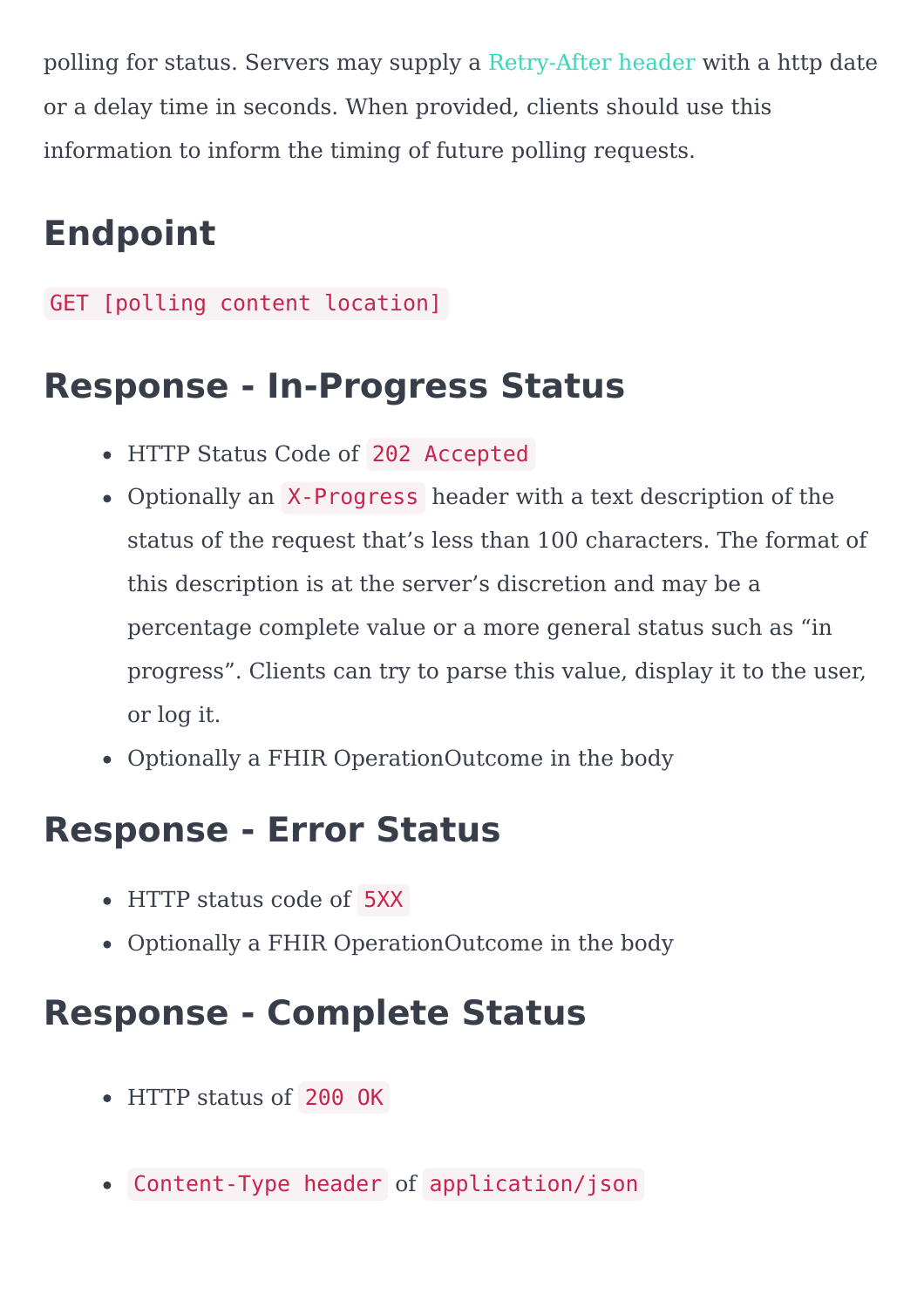- Optionally an Expires header indicating when the files listed will no longer be available.
- A body containing a json object providing metadata and links to the generated bulk data files.

Required Fields:

- transactionTime a FHIR instant type that indicates the server's time when the query is run. No resources that have a modified data after this instant should be in the response.
- request the full url of the original bulk data kick-off request
- secure boolean value indicating whether downloading the generated files will require an authentication token. Note: This may be false in the case of signed S3 urls or an internal file server within an organization's firewall.
- output array of bulk data file items with one entry for each generated file. Note: If no data is returned from the kick-off request, the server should return an empty array.

Each file item should contain the following fields:

type - the FHIR resource type that is contained in the file. Note: Each file may only contain resources of one type, but a server may create more than one file for each resources type returned. The number of resources contained in a file is may vary between servers. If no data is found for a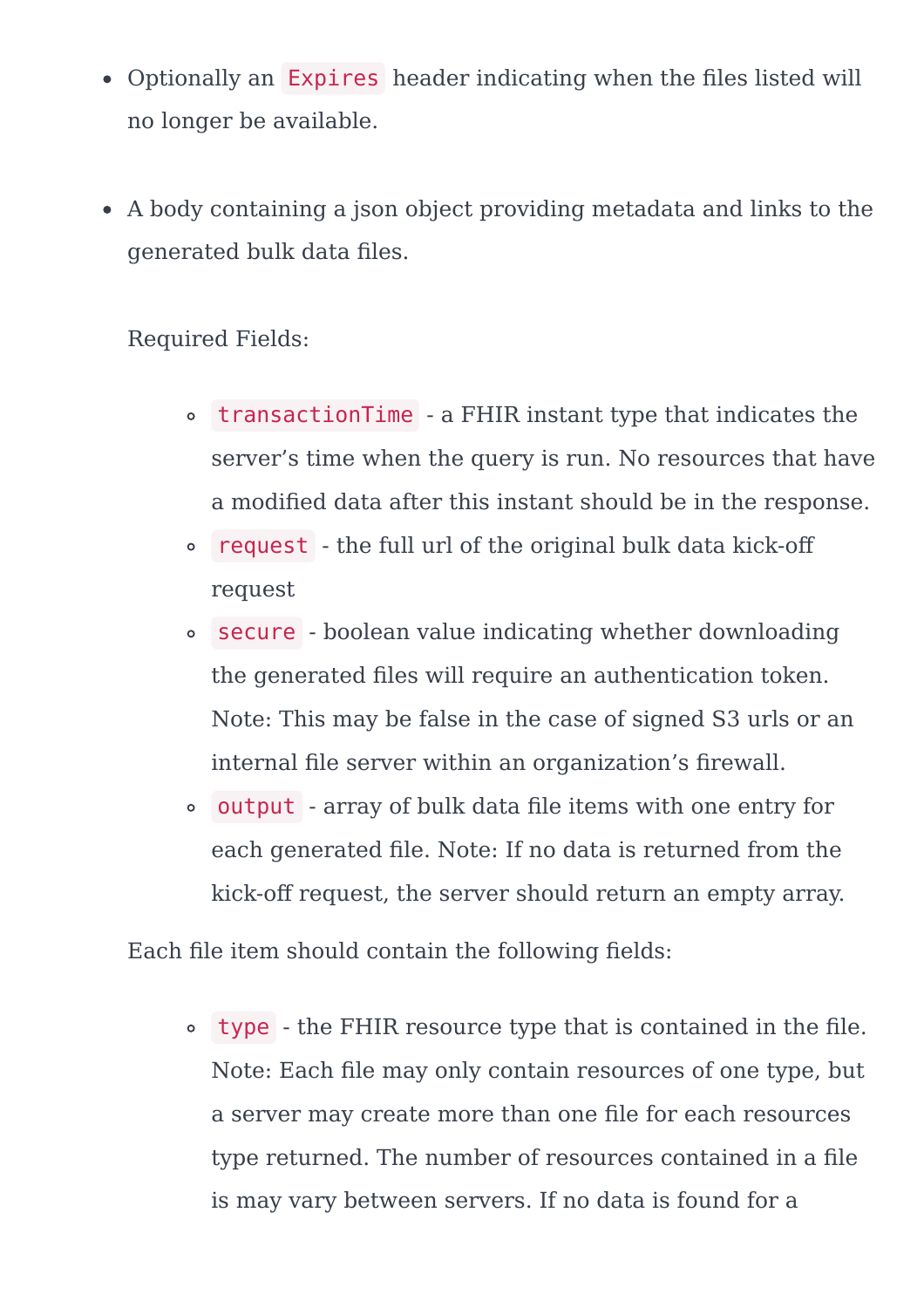resource, the server should not return an output item for it in the response.

url - the path to the file. The format of the file should reflect that requested in the **outputFormat** parameter of the initial kick-off request.

Example response body:

```
{
  "transactionTime": "[instant]",
  "request" : "[base]/Patient/$everything?_type=Patient
,Observation",
  "secure" : true,
  "output" : [{
    "type" : "Patient",
    "url" : "http://serverpath2/patient file 1.ndjson"
  },{
    "type" : "Patient",
    "url" : "http://serverpath2/patient file 2.ndjson"
  },{
    "type" : "Observation",
    "url" : "http://serverpath2/observation file 1.ndjs
on"
  }]
}4 |
```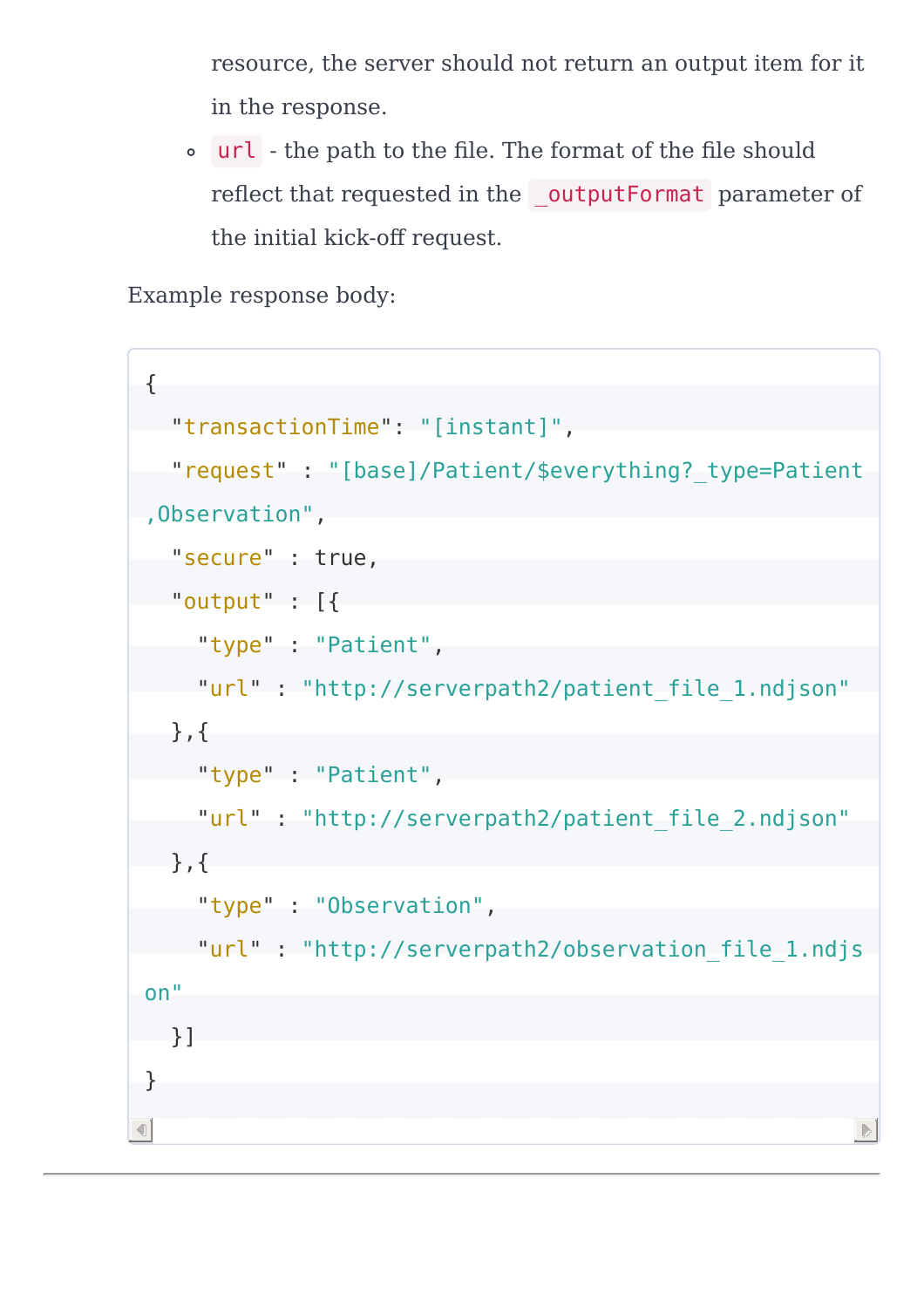## **File Requests:**

Using the urls supplied in the completed status request body, clients can download the generated bulk data files (one or more per resource type). Note: These files may be served by a file server rather than a FHIR specific server. Also, if the secure field in the status body is set to true the request must include a valid access token in the Authorization header in these requests.

## **Endpoint**

GET [url from status request output field]

#### **Headers**

Accept (optional, defaults to application/fhir+ndjson )

Specifies the format of the file being returned. Optional, but currently only application/fhir+ndjson is supported.

#### **Response - Success**

- HTTP status of 200 OK
- Content-Type header of application/fhir+ndjson
- Body of FHIR resources in newline delimited json [ndjson](http://ndjson.org/) format

#### **Response - Error**

• HTTP Status Code of  $4XX$  or  $5XX$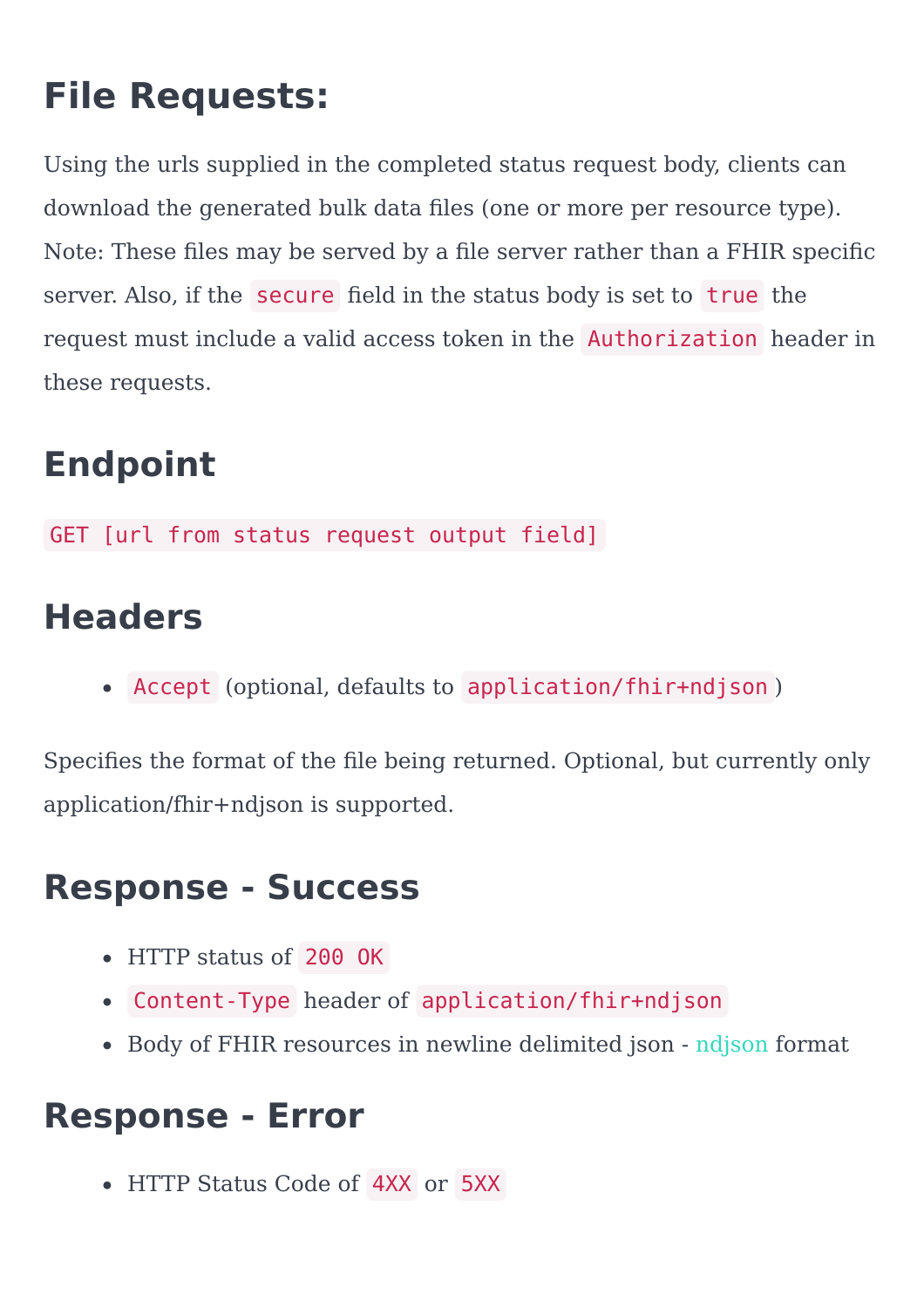# **Out of scope in v1 of this specification**

- Legal framework for sharing data between partners BAAs, SLAs, DUAs should continue to be negotiated out-of-band
- Real-time data (although data loaded through bulk data can be supplemented at with synchronous FHIR REST API calls)
- Data transformation and transmission different step of the ETL process
- Patient matching (although, it's possible to include identifiers like subscriber number in FHIR resources)
- Management of FHIR groups within the clinical system the bulk data operation will require a valid group id, but does not specify how FHIR Groups resources are created and maintained within a system

## **Server Implementations**

• SMART (supports v0.1)

<https://github.com/smart-on-fhir/bulk-data-server> (code)

[https://bulk-data.smarthealthit.org](https://bulk-data.smarthealthit.org/) (online)

 $\bullet$  HL7 (supports v0.1)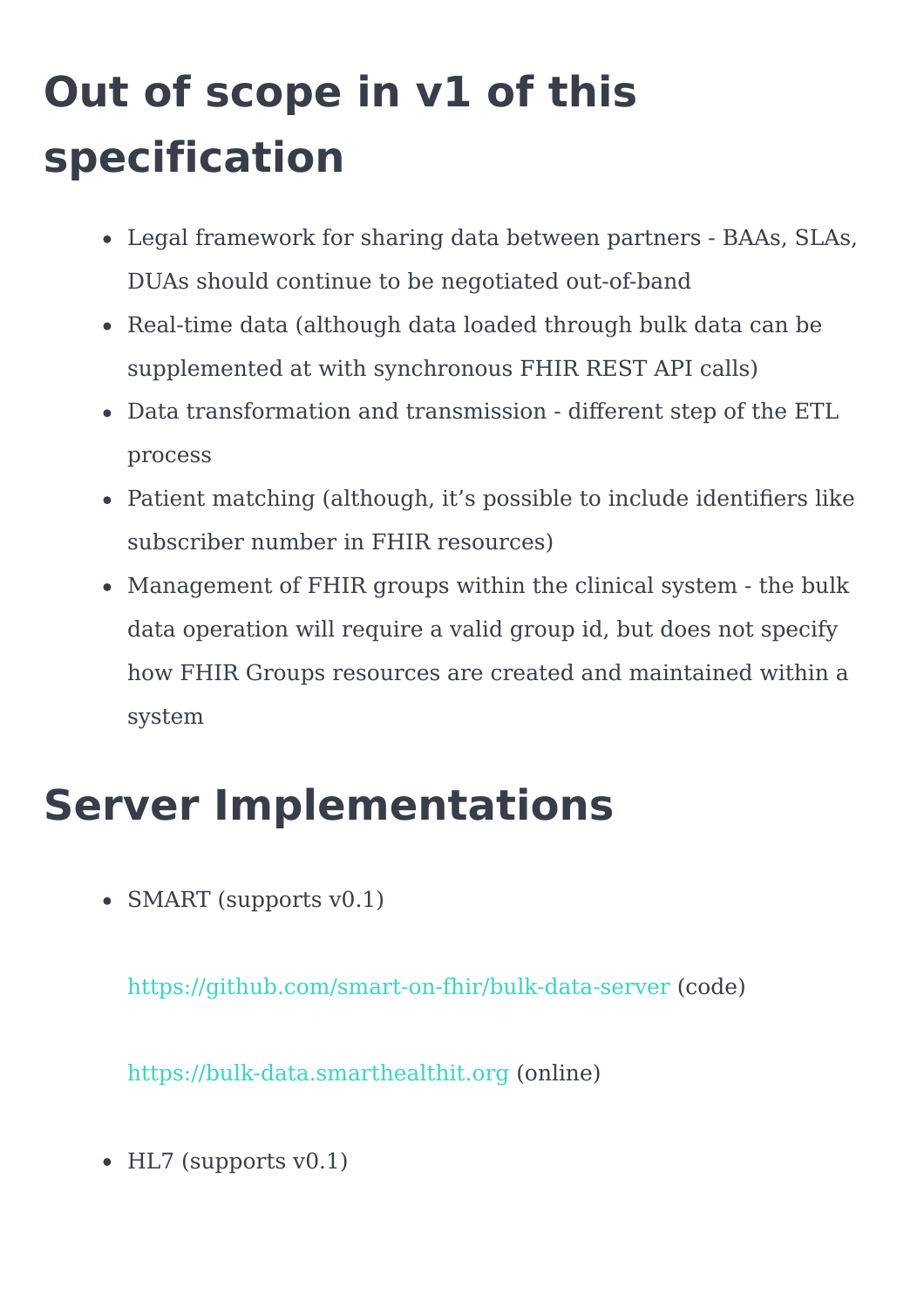<https://test.fhir.org/r3>

• Cerner (supports  $v(0.1)$ )

[https://fhir-open.stagingcerner.com/stu3/a758f80e-aa74-4118-80aa-](https://fhir-open.stagingcerner.com/stu3/a758f80e-aa74-4118-80aa-98cc75846c76/Patient/$everything)98cc75846c76/Patient/\$everything

• ONC (supports v0.1)

<http://52.70.192.201/open-fhir/fhir/> (open)

<http://52.70.192.201/secure-fhir/view/newuser.html> (registration)

<http://52.70.192.201/secure-fhir/fhir/> (secure)

# **Client Implementations**

• SMART Node<sup>J</sup>s (supports v0.1)

[https://github.com/smart-on-fhir/sample-apps-stu3/tree/master/fhir](https://github.com/smart-on-fhir/sample-apps-stu3/tree/master/fhir-downloader)downloader

Python client application to stream data from a Bulk FHIR API into BigQuery, determining schema on the fly (supports v0.1)

[https://github.com/jmandel/synthea-to-bigquery/tree/bulk-data](https://github.com/jmandel/synthea-to-bigquery/tree/bulk-data-scratch/bulk-data-loader)scratch/bulk-data-loader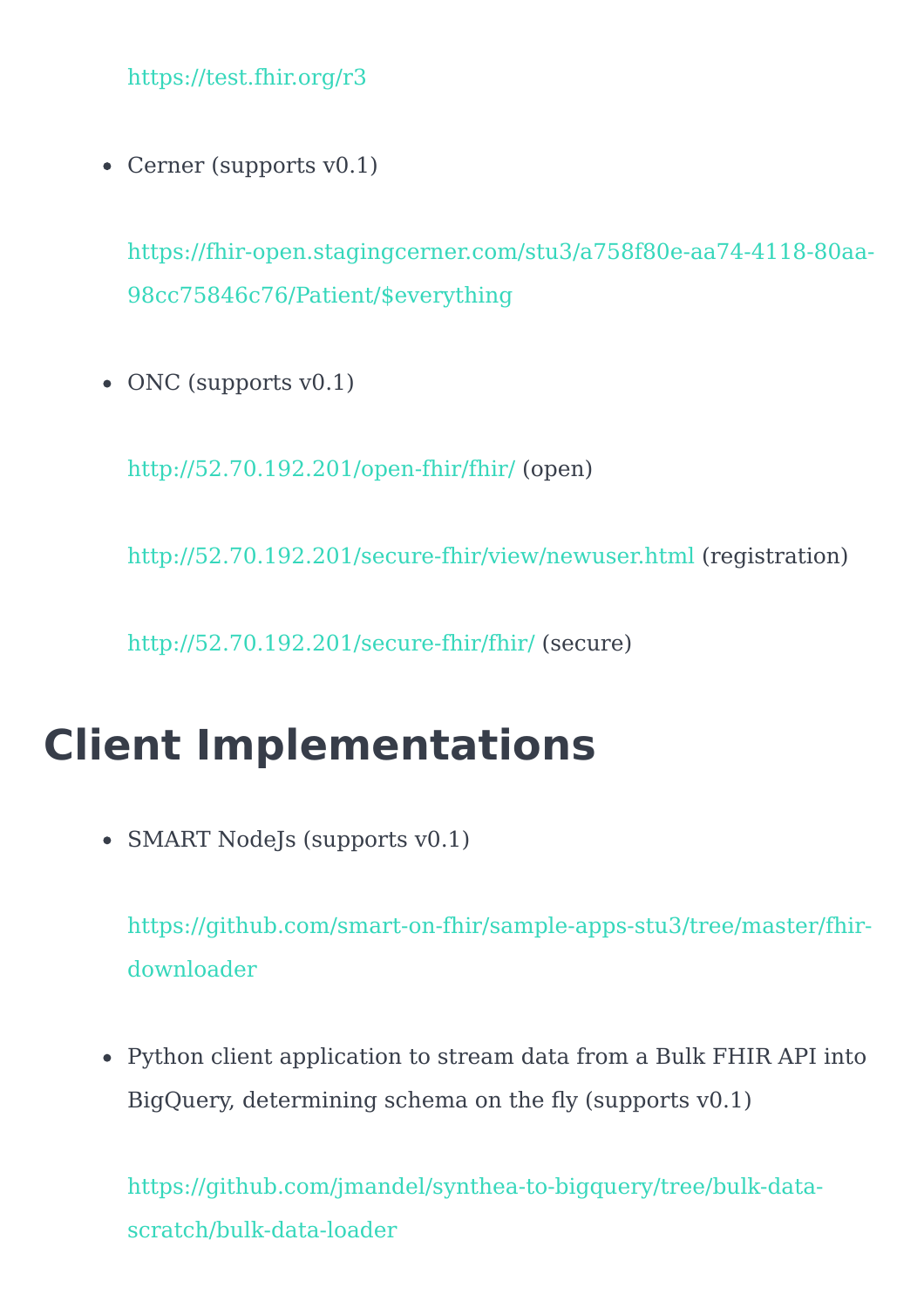Python client with auth support that converts a bulk data server into a generator for lightweight iteration through bulk resources returned (supports v0.2)

<https://github.com/plangthorne/python-fhir> (code)

https://github.com/plangthorne/python[fhir/blob/master/demo/BulkDataDemo.ipynb](https://github.com/plangthorne/python-fhir/blob/master/demo/BulkDataDemo.ipynb) (demo notebook)

Go client that fetches data and stores to local FS, google cloud storage and/or export to bigquery (supports v0.1)

<https://github.com/toby-hu/test/tree/master/client>

## **Participate!**

- Join the "Bulk Data" stream on [https://chat.fhir.org](https://chat.fhir.org/)
- Open an issue or pull request at [https://github.com/smart-on](https://github.com/smart-on-fhir/fhir-bulk-data-docs/)fhir/fhir-bulk-data-docs/

# **Change Log:**

## **1/27/2018 (Draft v0.1)**

- Moved output links from Link header to body and defined an output JSON format
- Added output-format parameter to differentiate between the format of the response to the request and the format of the linked